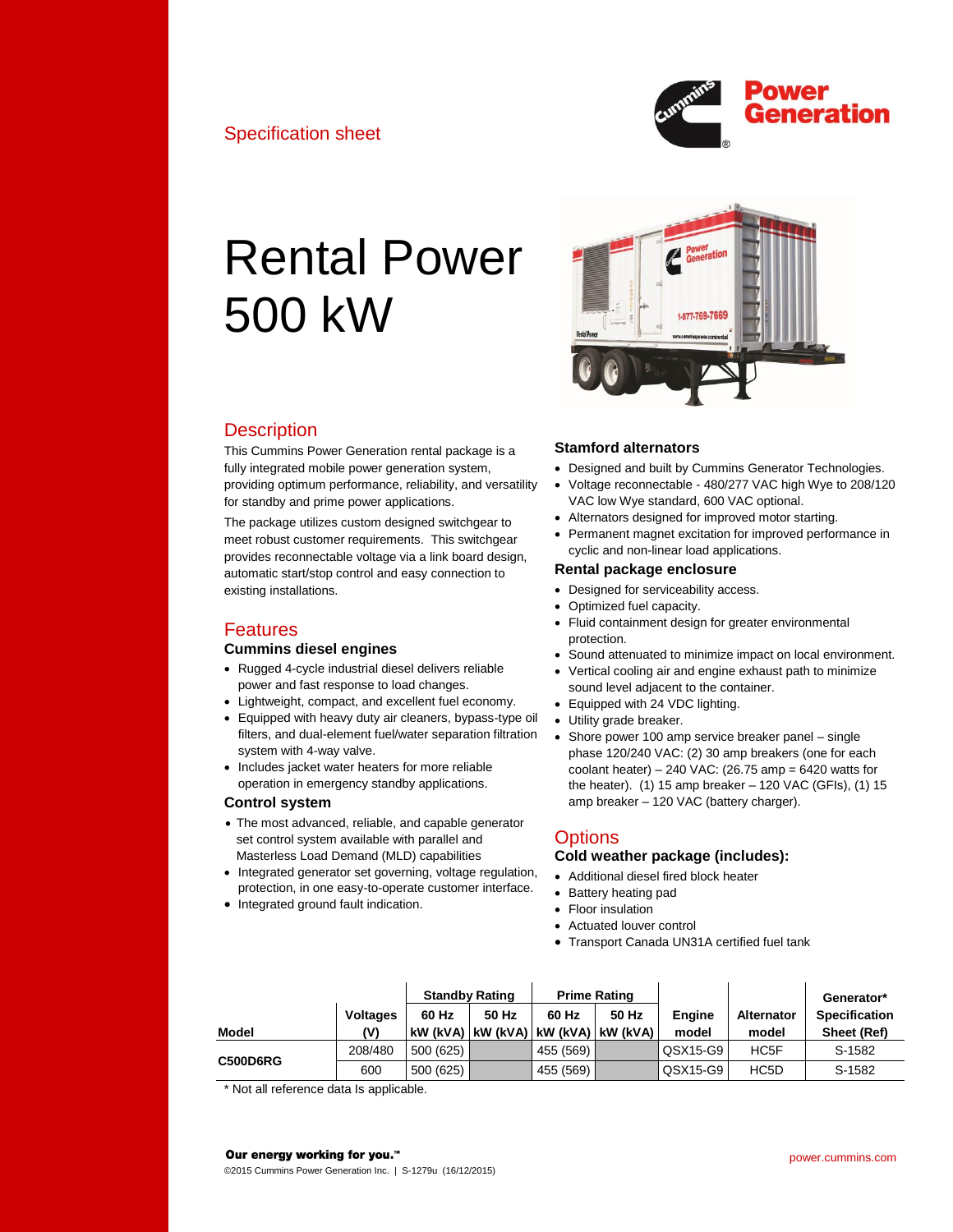# Generator set specifications

| Rated speed, rpm                         | 1800-60 Hz                                                                               |
|------------------------------------------|------------------------------------------------------------------------------------------|
| Voltage regulation, no load to full load | $+0.5%$                                                                                  |
| Random voltage variation                 | $+0.25%$                                                                                 |
| Frequency regulation                     | Isochronous                                                                              |
| Random frequency variation               | $+0.25%$                                                                                 |
| Radio frequency interference             | IEC 801.2, level 4 electrostatic discharge<br>IEC 801.3, level 3 radiated susceptibility |

# Engine specifications

| Engine model                | QSX15-G9 NR                                                                |
|-----------------------------|----------------------------------------------------------------------------|
| Engine data sheet           | DS-10349                                                                   |
| Tier rating                 | TPEM (Tier 2)                                                              |
| Design                      | Turbocharged with air-to-air charge air cooling, diesel fueled             |
| Bore                        | 136.9 mm (5.39 in.)                                                        |
| <b>Stroke</b>               | 168.9 mm (6.65 in.)                                                        |
| Displacement                | 14.9 liters (912 in <sup>3</sup> )                                         |
| Cylinder block              | Cast iron, In-Line 6 cylinder with replaceable wet liners.                 |
| Battery capacity            | 2 x 12V 1235 CCA (Wired in series for 24V)                                 |
| Battery charging alternator | 35 amps                                                                    |
| Starting voltage            | 24 volt, negative ground                                                   |
| Fuel system                 | Direct injection: number 2-D per ASTM D975 diesel fuel                     |
| <b>Fuel filter</b>          | Spin on fuel filter with water separator                                   |
| Air cleaner type            | 2-stage dry replaceable element with dust ejectors (gty: 2)                |
| Lube oil filter type(s)     | Single spin-on combination element with full flow and bypass<br>filtration |
| Oil capacity                | 83.3 L (88 qt)                                                             |
| Standard cooling system     | 122 °F (50 °C) ambient radiator                                            |

# Alternator specifications

| monator opoomodilor   |  |
|-----------------------|--|
| Alternator data sheet |  |
|                       |  |

|                                       | ADS-308 (208/480 VAC)                                                    |
|---------------------------------------|--------------------------------------------------------------------------|
| Design                                | Brushless, 4-pole, drip-proof revolving field                            |
| Stator                                | 2/3 pitch                                                                |
| Rotor                                 | Direct-coupled by flexible disc                                          |
| Insulation system                     | Class H per NEMA MG1-1.65                                                |
| Standard temperature rise             | 105/40 °C standby (208/480 VAC), 125/40 °C standby (600 VAC<br>optional) |
| Exciter type                          | Permanent magnet generator (PMG)                                         |
| Phase rotation                        | A(U), B(V), C(W)                                                         |
| Alternator cooling                    | Direct-drive centrifugal blower                                          |
| AC waveform total harmonic distortion | <5% total no load to full linear load<br><3% for any single harmonic     |
| Telephone influence factor (TIF)      | <50 per NEMA MG1-22.43                                                   |
| Telephone harmonic factor (THF)       | <3                                                                       |

ADS-306 (600 VAC optional)

# Power capability specifications

|                 | <b>Standby rating</b> |                     |                     |                     |  |  |
|-----------------|-----------------------|---------------------|---------------------|---------------------|--|--|
|                 | 240 V. 1 phase Amps   | 208 V. 3 phase Amps | 480 V. 3 phase Amps | 600 V. 3 phase Amps |  |  |
| <b>C500D6RG</b> |                       | 737                 | 753                 | 602                 |  |  |

# Electrical power panel specifications

|               | 120 V duplex |             | Load lug connection | Load lug circuit |
|---------------|--------------|-------------|---------------------|------------------|
| Model voltage | receptacles  | 240 V twist | (stud diameter)     | breakers         |
| 208/480 V     | 2 - 15 Amp   |             | $1/2$ inch          | 1800 Amp         |
| 600 V         | 2 - 15 Amp   |             | $1/2$ inch          | 800 Amp          |

# Site derating factors

Genset may be operated up to 640 m (2100 ft) and 50°C (122°F) without power deration. For sustained operation above these conditions up to 1150 m (3770 ft), derate by 3.8% per 305 m (1000 ft), and 6.1% per 10°C (3.4% per 10°F). Above 1150 m (3770 ft) up to 1680 m (5510 ft), derate 6.3% total for 1150 m (3770 ft) plus 1.6% per 305 m (1000 ft) over 1150 m (3770 ft) and 3.8% per 10°C (2.2% per 10°F). Above 1680 m (5510 ft) up to 3000 m (9840 ft), derate 9% total for 1680 m (5510 ft) plus 3.7% per 305 m (1000 ft) and 5.7% per 10°C (3.2% per 10°F). Above 3000 m (9840 ft), derate 24.8% total for 3000 m (9840 ft) plus 1.8% per 305 m (1000 ft) above 3000 m (9840 ft) and 10% per 10°C (5.6% per 10°F).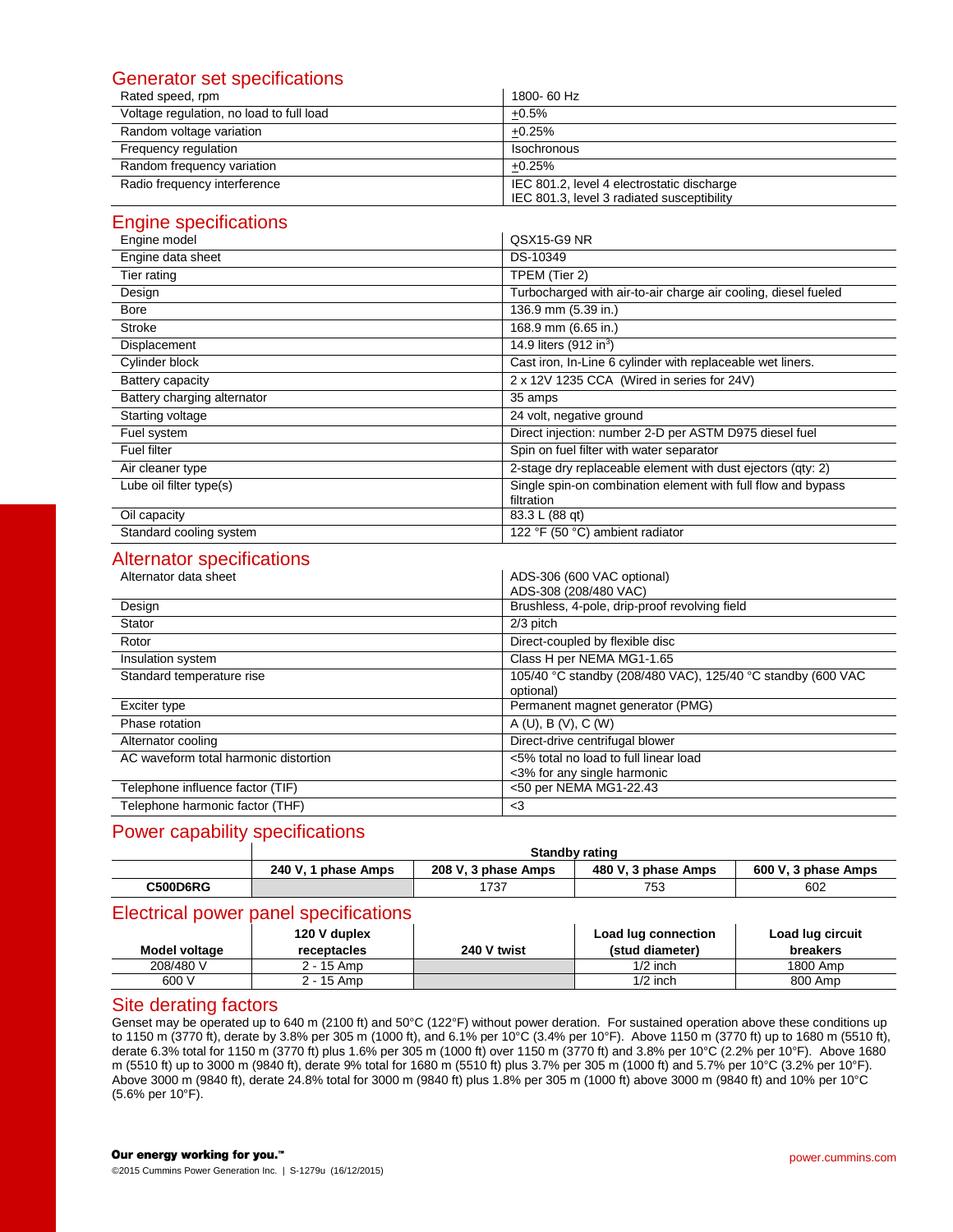# PowerCommand 3.3 Control System



An integrated microprocessor based generator set control system providing voltage regulation, engine protection, alternator protection, operator interface and isochronous governing. Refer to document S-1570 for more detailed information on the control.

**Masterless Load Demand (MLD)** - enables generator sets to smartly manage power from paralleled generators to match varying load patterns, enabling units to start/stop automatically based on load demand.

**AmpSentry** – Includes integral AmpSentry protection, which provides a full range of alternator protection functions that are matched to the alternator provided.

**Power management** – Control function provides battery monitoring and testing features and smart starting control system. **Advanced control methodology** – Three phase sensing, full wave rectified voltage regulation, with a PWM output for stable

operation with all load types. **Communications interface** – Control comes standard with

PCCNet and Modbus interface.

**Regulation compliant** – Prototype tested: UL, CSA and CE compliant.

**Service** - InPower™ PC-based service tool available for detailed diagnostics, setup, data logging and fault simulation. **Easily upgradeable** – PowerCommand controls are designed

with common control interfaces.

**Reliable design** – The control system is designed for reliable operation in harsh environment. **Multi-language support**

# Operator panel features

## **Operator/display functions**

- Displays paralleling breaker status
- Provides direct control of the paralleling breaker
- 320 x 240 pixels graphic LED backlight LCD
- Auto, manual, start, stop, fault reset and lamp test/panel lamp switches
- Alpha-numeric display with pushbuttons
- LED lamps indicating genset running, remote start, not in auto, common shutdown, common warning, manual run mode, auto mode and stop

## **Paralleling control functions**

- First Start Sensor System selects first genset to close to bus
- Phase Lock Loop Synchronizer with voltage matching
- Sync check relay
- Isochronous kW and kVar load sharing
- Load govern control for utility paralleling
- Extended Paralleling (baseload/peak shave) Mode
- Digital power transfer control, for use with a breaker pair to provide open transition, closed transition, ramping closed transition, peaking and base load functions,

#### **Alternator data**

- Line-to-neutral and line-to-line AC volts
- 3-phase AC current
- Frequency
- kW, kvar, power factor kVA (three phase and total)

#### **Engine data**

- DC voltage
- Engine speed
- Lube oil pressure and temperature
- Coolant temperature
- Comprehensive FAE data (where applicable)

## **Other data**

- Genset model data
- Start attempts, starts, running hours, kW hours
- Load profile (operating hours at % load in 5% increments)
- Fault history
- Data logging and fault simulation (requires InPower)

# Standard control functions

#### **Digital governing**

- Integrated digital electronic isochronous governor
- Temperature dynamic governing

#### **Digital voltage regulation**

- Integrated digital electronic voltage regulator
- 3-phase, 4-wire line-to-line sensing
- Configurable torque matching

## **AmpSentry AC protection**

- AmpSentry protective relay
- Over current and short circuit shutdown
- Over current warning
- Single and three phase fault regulation
- Over and under voltage shutdown
- Over and under frequency shutdown
- Overload warning with alarm contact
- Reverse power and reverse var shutdown
- Field overload shutdown

#### **Engine protection**

- Battery voltage monitoring, protection and testing
- Overspeed shutdown
- Low oil pressure warning and shutdown
- High coolant temperature warning and shutdown
- Low coolant level warning or shutdown
- Low coolant temperature warning
- Fail to start (overcrank) shutdown
- Fail to crank shutdown
- Cranking lockout
- Sensor failure indication
- Low fuel level warning or shutdown
- Full authority electronic engine protection

#### **Control functions**

- Time delay start and cool down
- Real time clock for fault and event time stamping
- Exerciser clock and time of day start/stop
- Data logging
- Cycle cranking
- Load shed
- Configurable inputs and outputs (4)
- Remote emergency stop

#### **Options**

Auxiliary output relays (2)